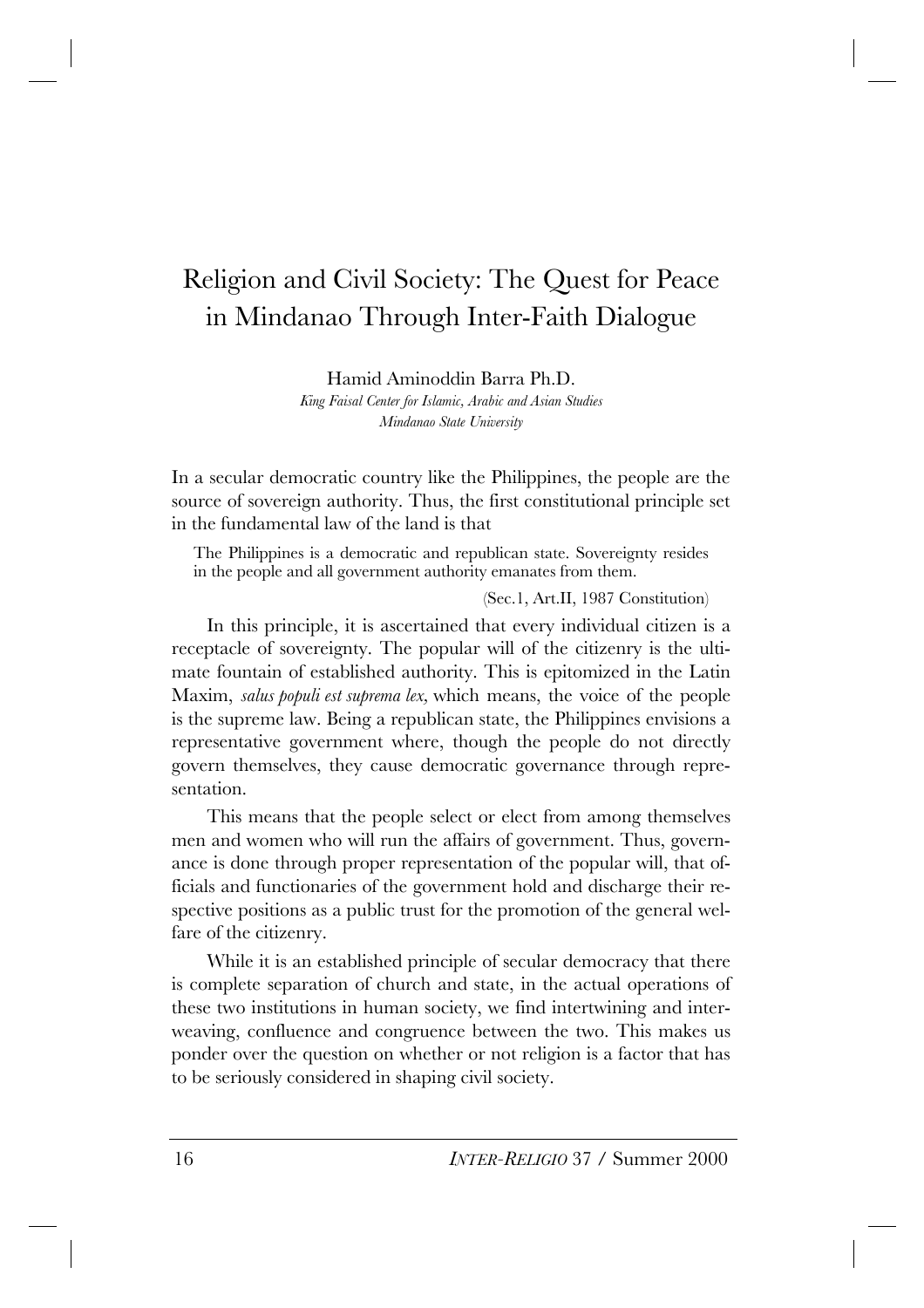#### WHAT IS CIVIL SOCIETY?

Before attempting to define what civil society is and how religion is relevant to civil society, let us look at the preamble of the 1987 Philippine Constitution. It is stated:

We, the sovereign Filipino people, imploring the aid of Almighty God, in order to build a just and humane society and establish a Government that shall embody our ideals and aspirations, promote the common good, conserve and develop our patrimony, and secure to ourselves and our posterity the blessings of independence and democracy under the rule of law and a regime of truth, justice, freedom, love, equality, and peace, do ordain and promulgate this Constitution.

### (Preamble to the 1987 Constitution)

In these words, we find a manifestation of the recognition by the framers of the fundamental law of the rule of religion in establishing civil society. Likewise, we can glean from the preamble that civil society is a just and humane society. It is a society that gives importance to the voice of every individual citizen. It is a society where consensus and consultations abound in deciding matters of grave concern to and for the citizenry. It is a society where the rule of law prevails rather than the whims and biases of men. It is a society where justice and equality reign rather than injustice and oppression. It is a society where both the government and the governed are dedicated towards establishing political stability and civic order, where everyone strives in upholding moral values and work ethics, where the political leadership and the economic elite are equally committed for the common welfare. It is a society in which the affairs of the government are run by the people who feel accountable to God and to society. It is a society where a healthy atmosphere of political dissent is found where all voices are heard, if only to achieve the greatest good for the community. Civil society is one that is characterized by the virtues and values of truth, justice, freedom, love, equality, and peace.

## THE ROLE OF RELIGION IN CIVIL SOCIETY

It cannot be denied that religion plays a very vital role in establishing and shaping a well-developed, responsive and responsible civil society. As earlier asserted, though theoretically, religion and governance are distinctively separated under the Philippine secular democratic system, in the actual operations of the two, they cross paths and are often times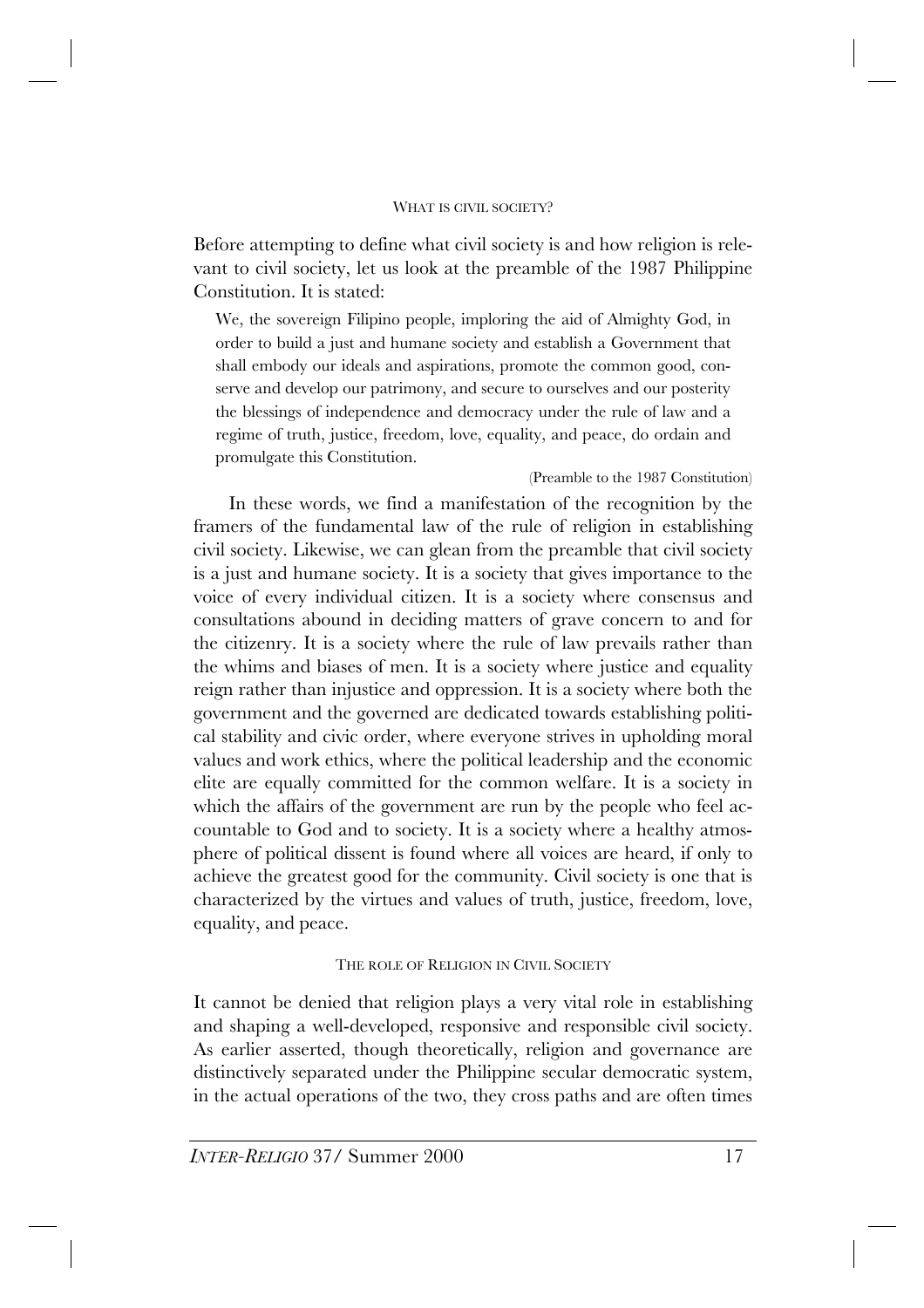interwoven. The case of the preamble to the Philippine Constitution indicates the need for Divine guidance and inspiration in establishing civil society. Also, in the practical sphere, we witness official government programs and functions being conducted or performed with the presence of religious leaders invoking the blessings of Divine Providence. One such example is the Independence Day celebrations last Saturday, June 12, 1999 at the Quirino Grandstand where three Christian religious leaders from different denominations and a Muslim Imam offered prayers before the President delivered his message.

One important aspiration of civil society is the attainment of peace. And in such endeavor, religion plays a very vital role. If religion is a means of attaining peace with God and with oneself, then civil society has to operate with men who are dedicated to that quest for peace.

#### MINDANAO AND THE QUEST FOR PEACE

As we are all aware, Mindanao, that island in the Southern Philippines oftentimes referred to as the land of the promise, has been a melting pot of political unrest and religious animosity. The centuries of colonial invasion and religious wars fought between the natives of Mindanao and the foreign invaders had developed a culture of resistance among the Muslims which, up to this day, has to be transformed into a culture of peace and understanding. The religious animosity that characterizes that atmosphere in Mindanao is further aggravated by the political ambitions of leaders who want to perpetuate themselves in power and who use the issues of religious differences in attaining that purpose.

While there were attempts in the past in making the two religious groups in Mindanao open their hearts to an atmosphere of understanding and peace through dialogue, it is in recent years that a concerted effort is being undertaken at the higher levels of the Christian bishops and the Muslim ulama (religious leader). The idea cropped up during the negotiations between the Philippine government and the Moro National Liberation Front (MNLF) on the establishment of the Special Zone of Peace and Development. There were opposing voices in Christian dominated areas on the pretext that such would be disadvantageous and prejudicial to non-Muslims. When the issue was about to reach uncontrollable bounds, the Muslim religious leaders led by Dr. Mahid M. Mutilan, the President of the Ulama League of the Philippines (and incidentally, the Governor of Lanao del Sur) and the Catholic Bishops